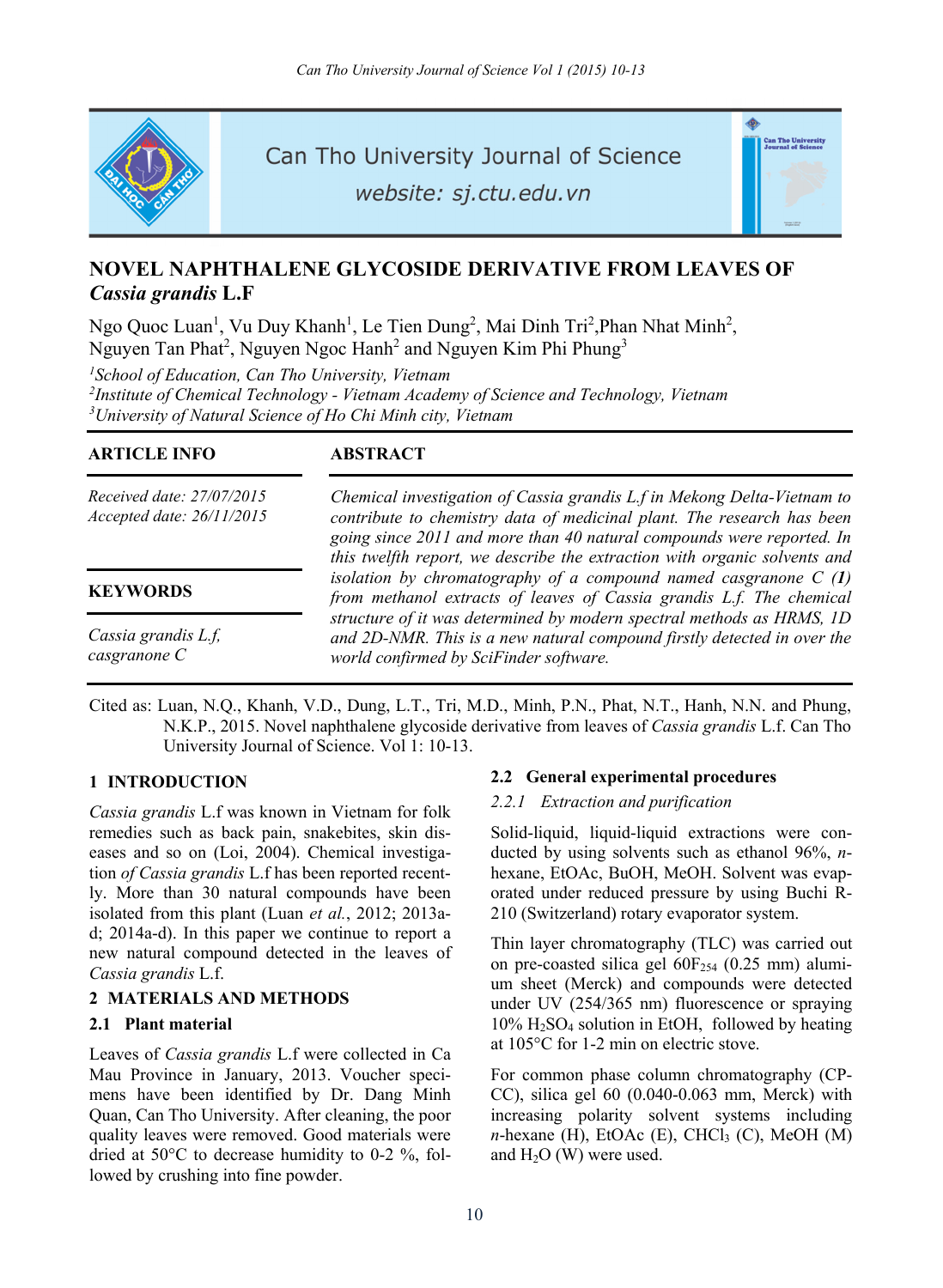For reverse phase column chromatography (RP-CC), silica gel RP-18 (Merck) with decreasing polarity solvent systems including  $H_2O$  (W) and MeOH (M) were used. Sections with similar traces as indicated by TLC were collected into a fraction.

Compound purification was applied by recrystallization more than once in pure solvents.

### *2.2.2 Structural elucidation and identification*

Melting point (mp.) was recorded on a melting point meter (Electrothermal 9100, UK), using with capillary, uncorrected. <sup>1</sup>H-NMR, <sup>13</sup>C-NMR, DEPT, HSQC, HMBC, COSY spectra were recorded on a Bruker AM500 FT-NMR spectrometer (USA, using CD<sub>3</sub>OD and TMS). Mass spectrum (MS) was recorded on mass spectrometer (HP 1100 series, LC/MSD Trap, Agilent, USA). These used equipment are available atVietnam Academy of Science and Technology.

## **2.3 Extraction and isolation**

The dried leaves (2.9 kg) of *Cassia grandis* L.f were powdered and exhaustedly extracted with ethanol 96% to gain ethanol extract (0.5 kg). The ethanol extract was consecutively distributed into *n*-hexane, chloroform, ethyl acetate and methanol.

The methanol extracts (LM, 290.1 g) was subjected to CP-CC with E:M:W solvent systems (radient, 200:1:1 to 10:1:1) as eluent to give 6 fractions (LM1-LM6). The fraction LM2 (27.6 g) was taken CP-CC with E:M (radient, 50:1 to 10:1) as eluent to obtain 6 fractions (LM21-LM26). The fraction LM25 (0.8216 g) was continued with CP-CC (C:M, radient, 10:1 to 3:1) to afford 5 fractions (LM251-LM255). The fraction LM253 (300 mg) was continued with CP-CC (C:M, radient, 8:1 to 3:1) to give 5 fractions (LM2531-LM2535). The fraction LM2533 (114 mg) was continued with CP-CC (C:M, radient, 12:1 to 3:1) to get 6 fractions (LM25331-LM25336). The fraction LM25334 (16.7 mg) was continued with RP-CC (M:W, 1:3) to afford 2 fractions (LM253341-LM253342). The fraction LM253341 (9.6 mg) was re-crystallized in MeOH to obtain compound **1** (7.1 mg).

# **2.4 Arranged 1D-NMR spectral data**

**1 H-NMR** (MeOD, 500 MHz, *δH* ppm, *J* Hz): 6.94 (1H, *d*, *J*=2.0, H-5); 6.93 (1H, *d*, *J*=2.0, H-4); 6.73 (1H, *d,J*=2.0, H-7); 5.08 (1H, *d*, *J*=8.0, H-1'); 4.77 (1H, *d*, *J*=1.5, H-1"); 4.10 (1H, *dd*, *J*=1.5 and 11.0, H-6'a); 3.95 (1H, *dd*, *J*=1.5 and 3.5, H-2"); 3.36- 3.75 (8H, *m*, 8 CH groups); 2.61 (1H, *s*, H-12);

2.30 (1H, *s*, H-13); 1.23 (1H, *d*, H-6").

**13C-NMR** (MeOD, 125 MHz, *δC* ppm): 208.3 (C-11); 158.2 (C-6); 157.4 (C-8); 154.0 (C-1); 139.4 (C-10); 135.3 (C-3); 123.3 (C-2); 119.7 (C-4); 109.7 (C-9); 105.4 (C-7); 104.7 (C-5); 104.2 (C-1'); 102.3 (C-1"); 78.1 (C-3'); 77.5 (C-5'); 74.9 (C-2'); 74.1 (C-4"); 72.4 (C-3"); 72.1 (C-2"); 71.3 (C-4'); 69.9 (C-5"); 67.7 (C-6'); 32.6 (C-12); 20.3 (C-13); 17.9 (C-6").

## **3 RESULTS AND DISCUSSION**

Compound **1** was obtained as brown amorphous powder, mp. 165-166 °C, which produced a positive reaction to FeCl<sub>3</sub> reagent. The typical signals of proton and carbon in 1D-NMR showed that compound **1** could be a phenolic compound with two sugar moieties.

The 1 H-NMR spectrum of compound **1** revealed three aromatic protons which showed *m*-coupled doublet signals at  $\delta$ <sup>H</sup> $6.94$ , 6.93 and 6.73 ppm (each, *J*=2.0 Hz); two singlet signals of methyl groups at  $\delta$ <sup>H</sup>2.61 and 2.30 ppm. In addition, there were also proton signals of a substituted rutinose in which two doublet signals at $\delta$ *H*5.08 (1H, *d*, *J*=8.0 Hz) and 4.77 (1H, *d*, *J*=1.5 Hz) were attributed of anomeric protons.

The 13C-NMR and DEPT spectra of compound **1** showed signals of total 25 carbons in which 10 carbons of a five substituted naphthalene; two carbons of an acetyl group ( $\delta$  32.6, 208.3 ppm, as confirmed by HMBC spectrum) and a methyl group ( $\delta_c$  20.3 ppm) directly connected to the benzene ring and 12 carbons of the rutinose moiety.

The molecular formula of compound **1** was speculated to be  $C_{25}H_{32}O_{13}$  (calc. for 540.18) on the basis of the HR-MS  $(m/z 563.1747 \text{ [M+Na]}^+)$  and the above mentioned 1D-NMR data. Therefore, compound **1** gave the characteristic spectra possessing the similar substitution pattern of 5 hydroxydianellin (Fig. 1) in the literatures (Cichewicz, 2002; Dias, 2009).

The HSQC spectrum of compound **1** exhibited signals of three aromatic *m*-coupled doublet protons at  $\delta$ <sup>H</sup> 6.94, 6.93 and 6.73 ppm which in turn correlated with three aromatic methine carbons at *δC* 104.7, 119.7 and 105.4 ppm; proton at *δH* 2.61 ppm correlated with carbon at  $\delta_c$  32.6 ppm, proton at  $\delta_H$  2.30 ppm correlated with carbon at  $\delta_C$  20.3 ppm. Besides, protons and carbons of the rutinose moiety also correlated with each other.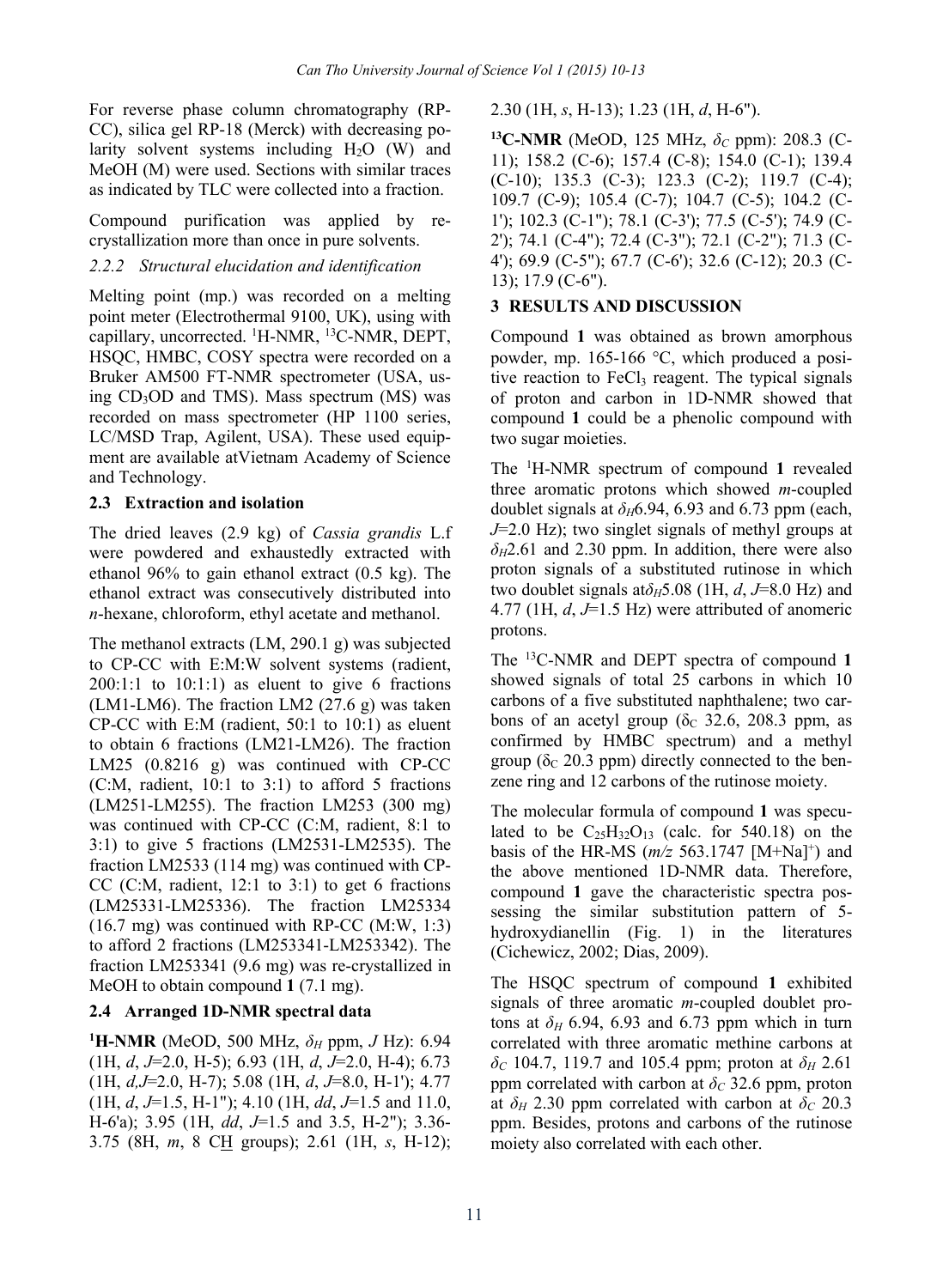

**Fig. 1: Chemical structure of 5-hydroxydianellin** 

Ten aromatic carbons included 3 carbons of aromatic methine (determined by HSQC); 3 aromatic oxygenated carbons (including 1 carbon at  $\delta_c$  157.4 ppm connected to -O-glc-rha, 2 carbons  $\delta_c$  154.0 and 158.2 ppm connected to hydroxyl); 4 nonoxygenated quaternary carbons (1 carbon  $\delta_c$  135.3 ppm connected to methyl group, 1 carbon  $\delta_c$  123.3 ppm connected to the acetyl group, 2 carbons  $\delta_C$ 109.7 and 139.4 ppm were at the cutting between two benzene rings).



**Fig. 2: Selected HMBC correlations used to determine the structure of compound 1** 

According to the HMBC spectrum of compound **1** (Figure. 2), the oxygenated carbon at  $\delta_c$  154.0 ppm with less correlations to protons was attributed to C-1. Correlation of the proton at *δH* 2.61 ppm and the carbon at  $\delta_c$  123.3 ppm proved that the acetyl group was linked via this carbon. Similarly, correlation of the proton at  $\delta_H$  2.30 ppm and the carbons at  $\delta_c$  135.3, 123.3 and 119.7 ppm, and the proton at *δH* 6.93 ppm with the carbons at *δC* 123.3 ppm indicated that the aromatic methyl group connected to the carbon at  $\delta_C$  135.3 and the carbon at  $\delta_C$  119.7 ppm was at *meta* position of the carbon at  $\delta_c$  123.3 ppm. Thus, the carbon at  $\delta_c$  123.3 ppm was assigned to C-2, the carbon at  $\delta_c$  135.3 ppm was assigned to C-3 and the carbon at  $\delta_c$  119.7 ppm was assigned to C-4. The *meta*-coupled proton at *δ<sup>H</sup>* 6.94 ppm correlated to C-4 and H-4 ( $\delta_H$  6.93 ppm) correlated to the carbons at  $\delta_c$  104.7 ppm, so the proton at  $\delta$ <sup>H</sup> 6.94 ppm was assigned to H-5 and the carbons at  $\delta_c$  104.7 ppm was C-5. Similarly, the *meta*-coupled proton at  $\delta_H$  6.73 ppm correlated to C-5 and H-5 ( $\delta$ *H* 6.94 ppm) correlated to the carbon at  $\delta_c$  105.4 ppm, so the proton at  $\delta_H$  6.73 ppm was assigned to H-7 and the carbons at  $\delta_c$  105.4 ppm was C-7. The oxygenated carbon at  $\delta_c$  158.2 ppm which showed correlation with H-5, H-7 was C-6.

The glucopyranosyl anomeric proton at  $\delta_H$  5.08 ppm correlated to the oxygenated carbon at  $\delta_c$ 157.4 ppm, which indicated that the glucopyranosyl was linked at this carbon (C-8,  $\delta_c$  157.4 ppm) of the naphthalene aglycone. The aromatic quaternary carbon at  $\delta_c$  109.7 ppm showed correlation with H-7 was C-9, so the aromatic quaternary carbon at  $\delta_c$  139.4 ppm was C-10.

In addition, the signal of the rhamnopyranose anomeric proton at  $\delta_H$  4.77 ppm correlated to the glucose methylene carbon at  $\delta_c$  67.7 ppm indicated that the rhamnopyranose was linked at C-6′ of the glucopyranosyl. The other carbons and protons of the rutinose moiety were determined based on comparison with spectral data of 5 hydroxydianellin and the HMBC spectrum of compound **1**.

The important difference between <sup>1</sup>H-NMR spectrum of compound **1** and 5-hydroxydianellin was the *meta*-coupling (*J*=2.0 Hz) signals of H-5, H-7 (in compound **1**) and the *ortho*-coupling (*J*=8.0 Hz) signals of H-6, H-7 (in 5-hydroxydianellin), so the structure of compound **1** was identifed as casgranone C (Fig.  $3$ ).